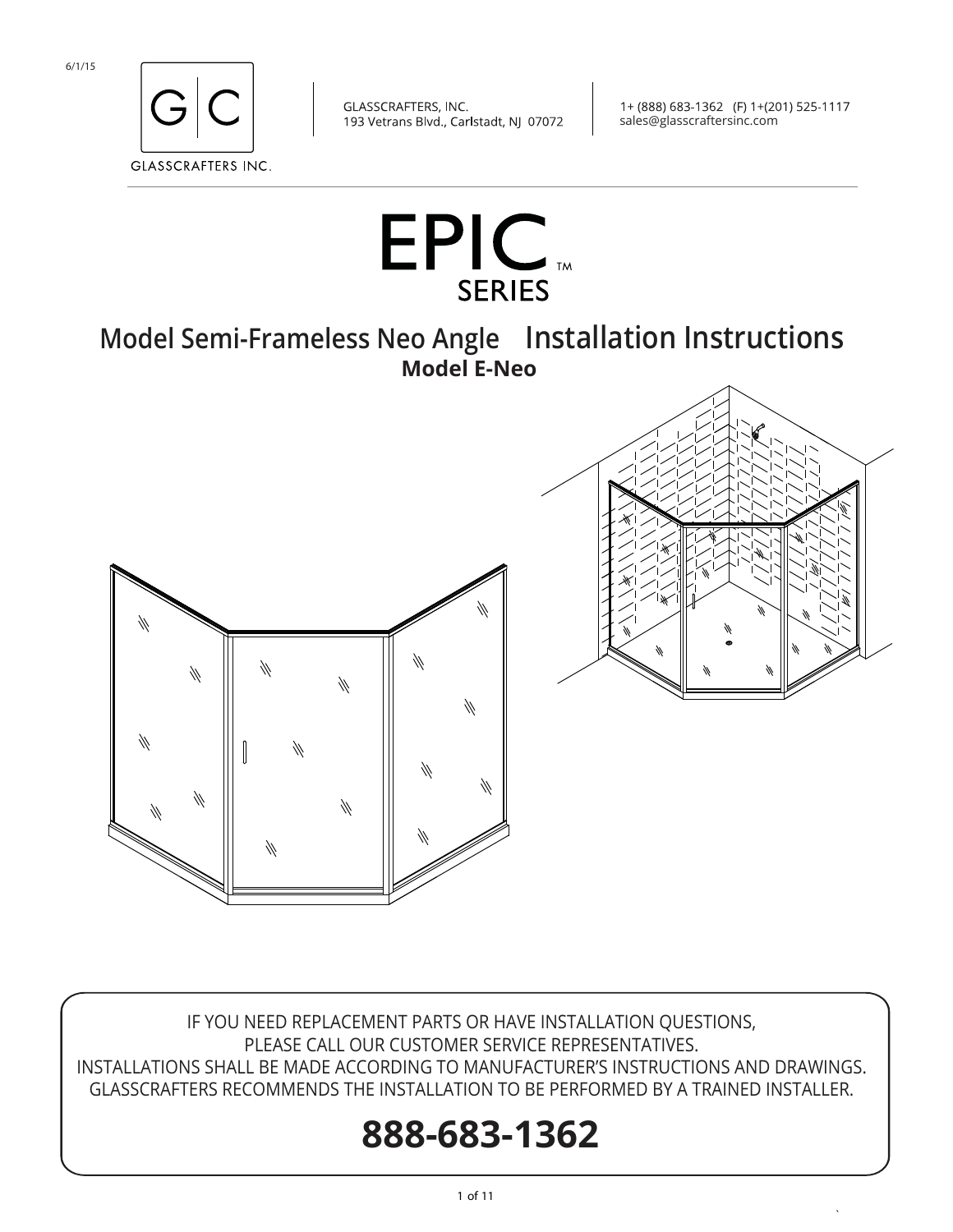## **READ INSTRUCTIONS BEFORE STARTING INSTALLATION**

|     | <b>Item No. Description</b> | Qty       |     | <b>Item No. Description</b>     |   |
|-----|-----------------------------|-----------|-----|---------------------------------|---|
| #1  | <b>Threshold</b>            |           | #11 | 1/2" Tek Screws                 | 4 |
| #2  | Wall Jambs                  |           | #12 | Header/T-hold Insert            |   |
| #3  | Anchors                     | 6         | #13 | Strike Jamb                     |   |
| #4  | 8x1 1/2" Screws             | 6         | #14 | <b>Vertical Glazing Vinyls</b>  |   |
| #5  | <b>Setting Blocks</b>       |           | #15 | <b>Horizontal Glazing Vinyl</b> |   |
| #6  | <b>Bulb Seal</b>            |           | #16 | Hinge Jamb                      |   |
| #7  | 135 Corner Post             |           | #17 | Deflector                       |   |
| #8  | Header                      | 1 (3 pcs) | #18 | Clamp-on Magnet and pad         |   |
| #9  | 8x7/16 Screws               | 12        | #19 | Hinge Stile                     |   |
| #10 | Slide in Magnet             |           | #20 | <b>D-Pull Handle</b>            |   |

 **CAUTION:** Risk of injury or product damage. Do not attempt to cut tempered glass. **IMPORTANT!** Children should be supervised at all times while in Tub/Shower Enclosure. Ī **IMPORTANT!** Never use Door Handle to support yourself. This is for towels or wash cloths only.

| ᆚ<br>tr,<br>الے       |                                        | सीसीम                   | <b>MAAMMAMMAM</b><br>#4-#8x 1 1/2"<br><b>MANAMANANA</b> | #5 Setting Blocks                       |                  |
|-----------------------|----------------------------------------|-------------------------|---------------------------------------------------------|-----------------------------------------|------------------|
| #1- Threshold         | #2 -Wall Jamb                          | #3-Anchors              | #9-#8x7/16"                                             |                                         | #6- Bulb Seal    |
|                       | Ⴁ<br>引<br>ПF                           |                         | <b>MANAMANAMA</b>                                       |                                         |                  |
| #7<br>135°Corner-Post | #8 Header                              | #10- Slide-in<br>Magnet | #11-1/2" Tek Screws                                     | #12-Header/<br><b>T-Hold Inserts</b>    | #13- Strike Jamb |
| #14 Vertical          | #15 Horizontal<br><b>Glazing Vinyl</b> | Ŋ<br>#16- Hinge Jamb    |                                                         | $\overline{\mathbb{L}}$<br>#18-Clamp-on | #19- Hinge Stile |
| <b>Glazing Vinyl</b>  |                                        |                         | #17- Deflector                                          | Metal Pad / rubber                      |                  |
|                       |                                        |                         |                                                         |                                         |                  |

#20 - 6" D-pull

#### **Please Note:**

\* Parts #16, #19, #6, #10 and the Door Glass are pre-assembled in factory.

\* Part #20 - Standard D-pull. Additional handles are available.

\* Part # 18 - Included in package with wrap around black rubber pad.

\* Please contact Customer Service with replacement parts requests. When ordering replacement parts, please specify the Model Number, Item Number & Part Description.

\* Save Installation Instructions For Future Reference And In The Event You Need To Order A Replacement Part.

### PLEASE STOP THE INSTALLATION AND CONFIRM WITH FACTORY IF THE ACTUAL NUMBER OR TYPE OF PARTS IS DIFFERENT.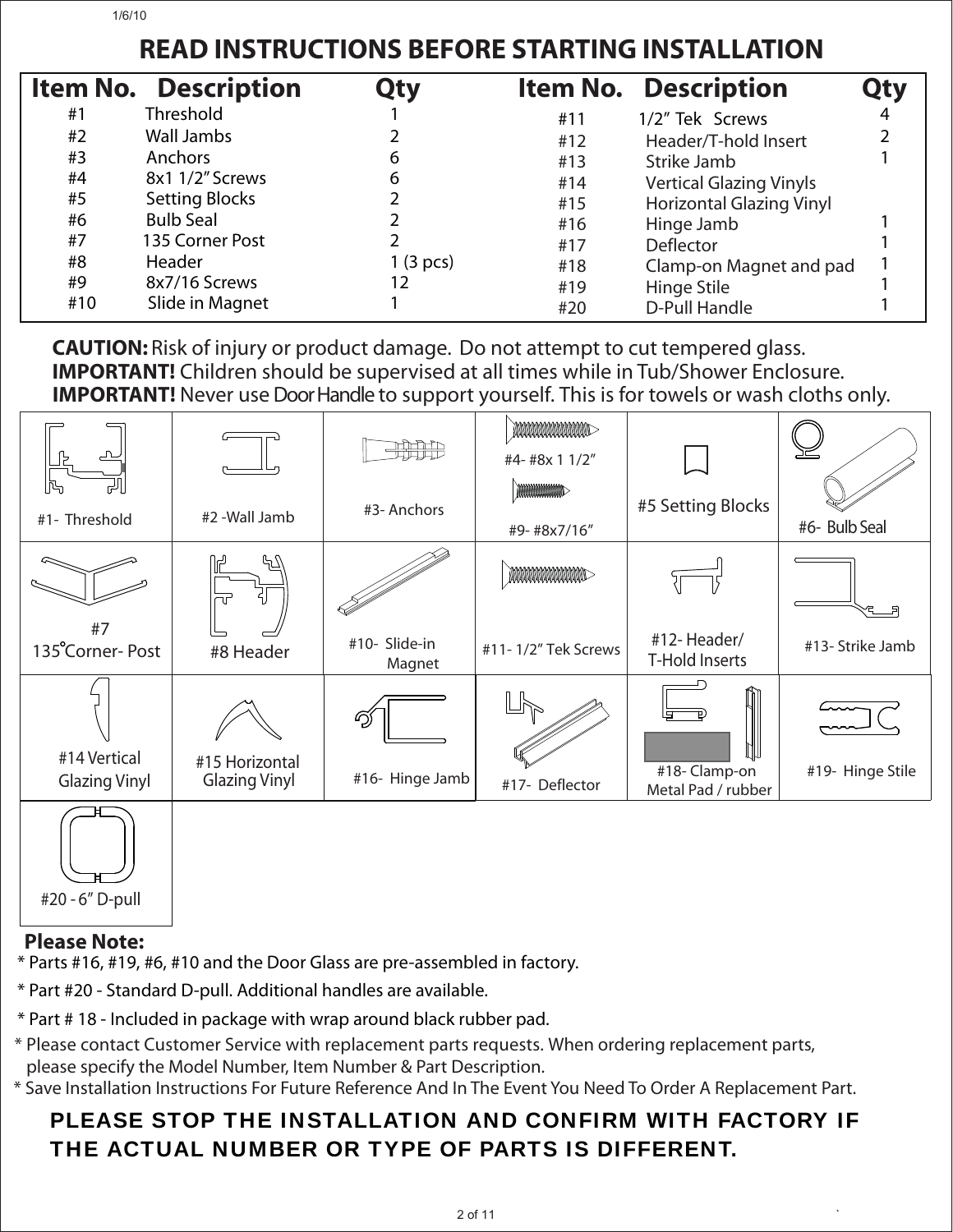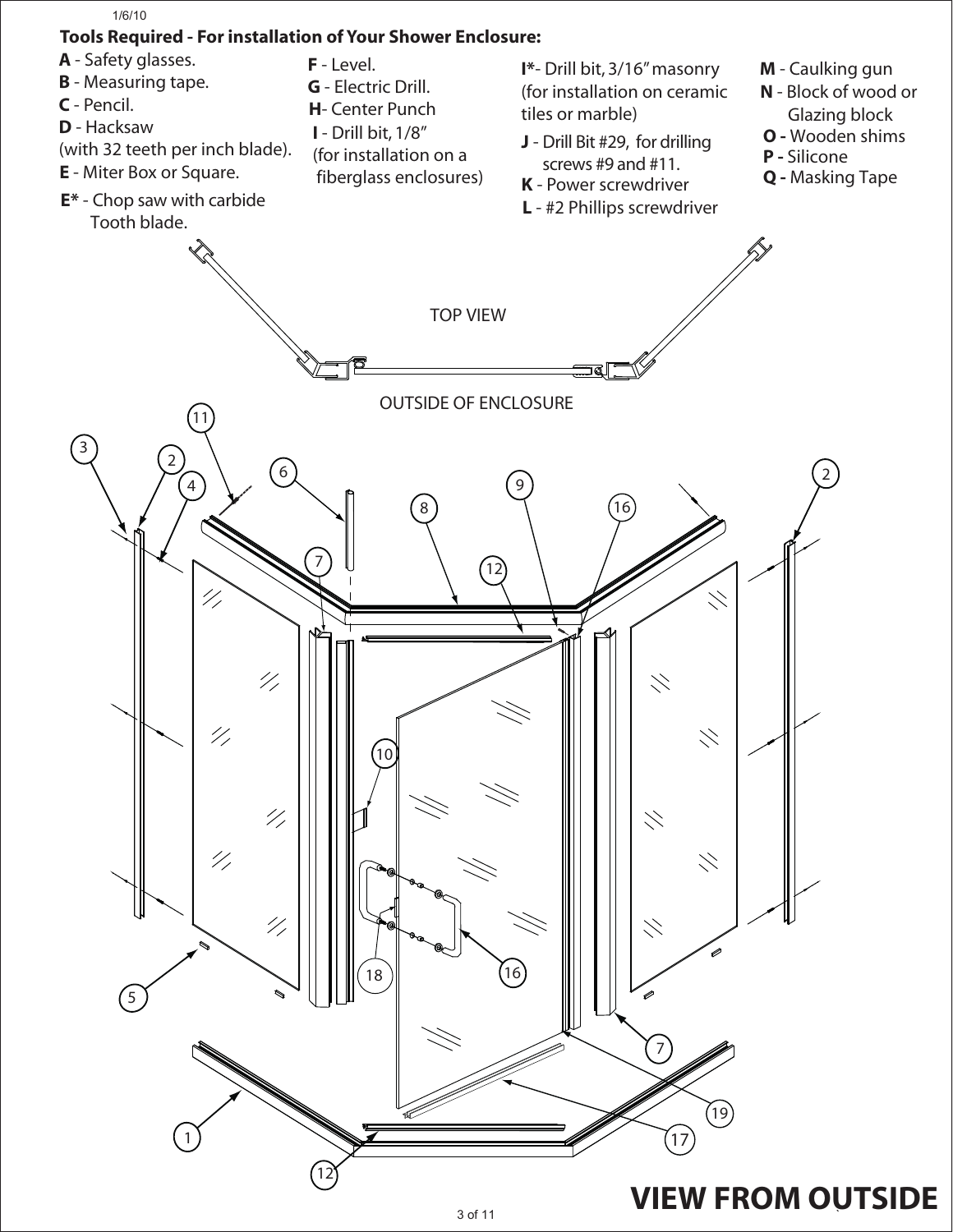#### 1/6/10

#### **Installation Instructions For GlassCrafters Semi-Frameless Neo-Angle**

#### **IMPORTANT: Read all instructions carefully and become familiar with all parts before installation.**

**Unpacking:** Care should be taken unpacking your Shower Enclosure. Place the Glass Panels in an upright,

Safe location to avoid damage. Never place glass directly on hard surface.

 **A Box cutter should not be used to open box.**

 **Please remove all staples from the box prior to unpacking metal and glass.**

**Cleaning:** Never use scouring powder, pads or sharp instruments on metal work or glass panels. We recommend the use of a squeegee after each shower to eliminate water spots on the inside of the glass panels.

An occasional wiping down of the glass panels and anodized aluminum parts with a mild detergent,diluted in water,is all that is needed to keep your Shower /Tub Enclosure looking brand new.

**Please Note;** this Shower Enclosure Door ONLY swings outward. Be sure to allow room for the door to open.



Determine if your Shower Stall Enclosure Ledge is Level and Walls are Plum as shown in Sketch 1 A.

If they are out of level/Plumb by more than 1/4" STOP and call Customer Service.

A Base filler and/or Wall Jamb Filler is recommended for obtaining proper adjustment. Both are available through Customer Service.

**Sketch 1 A**

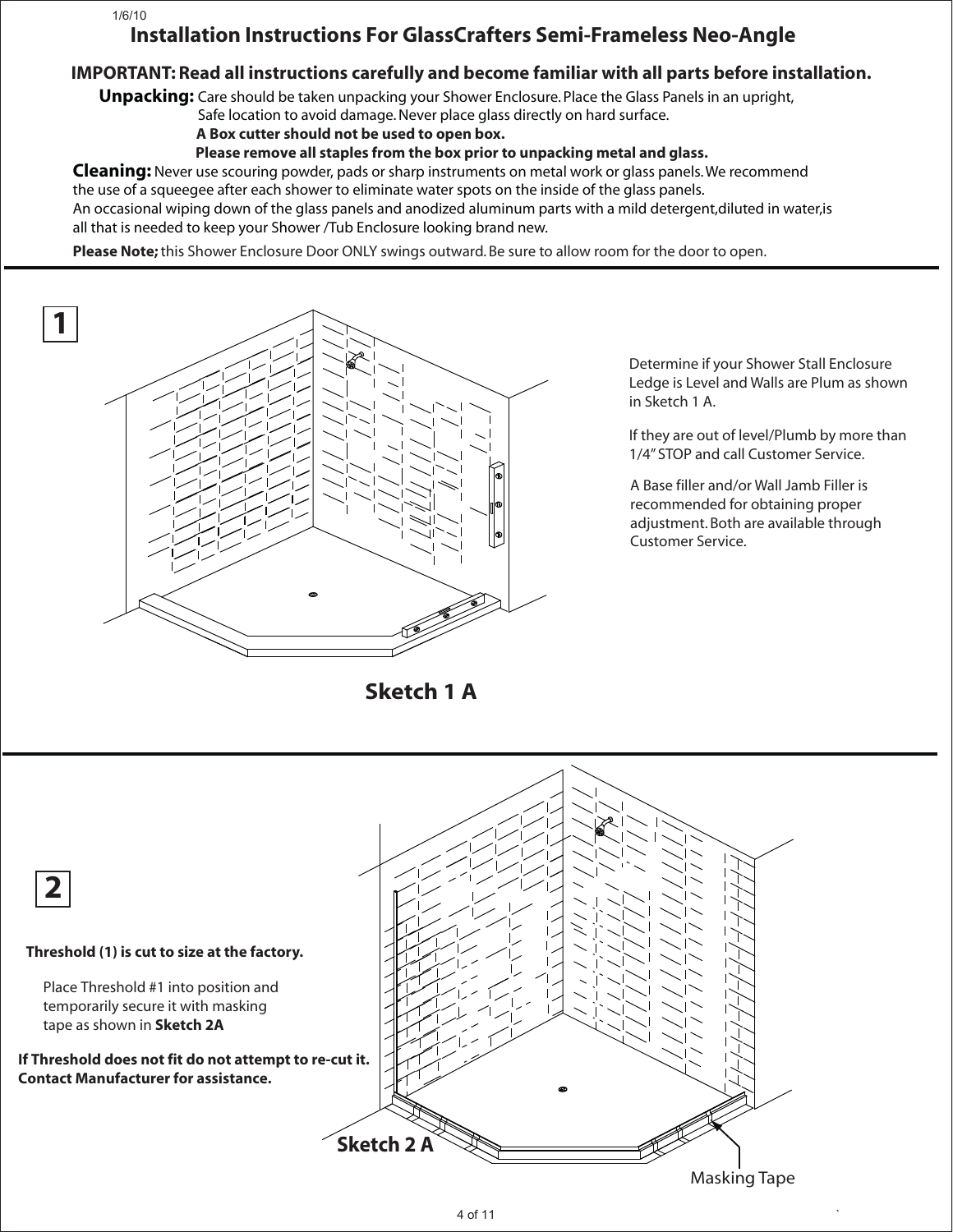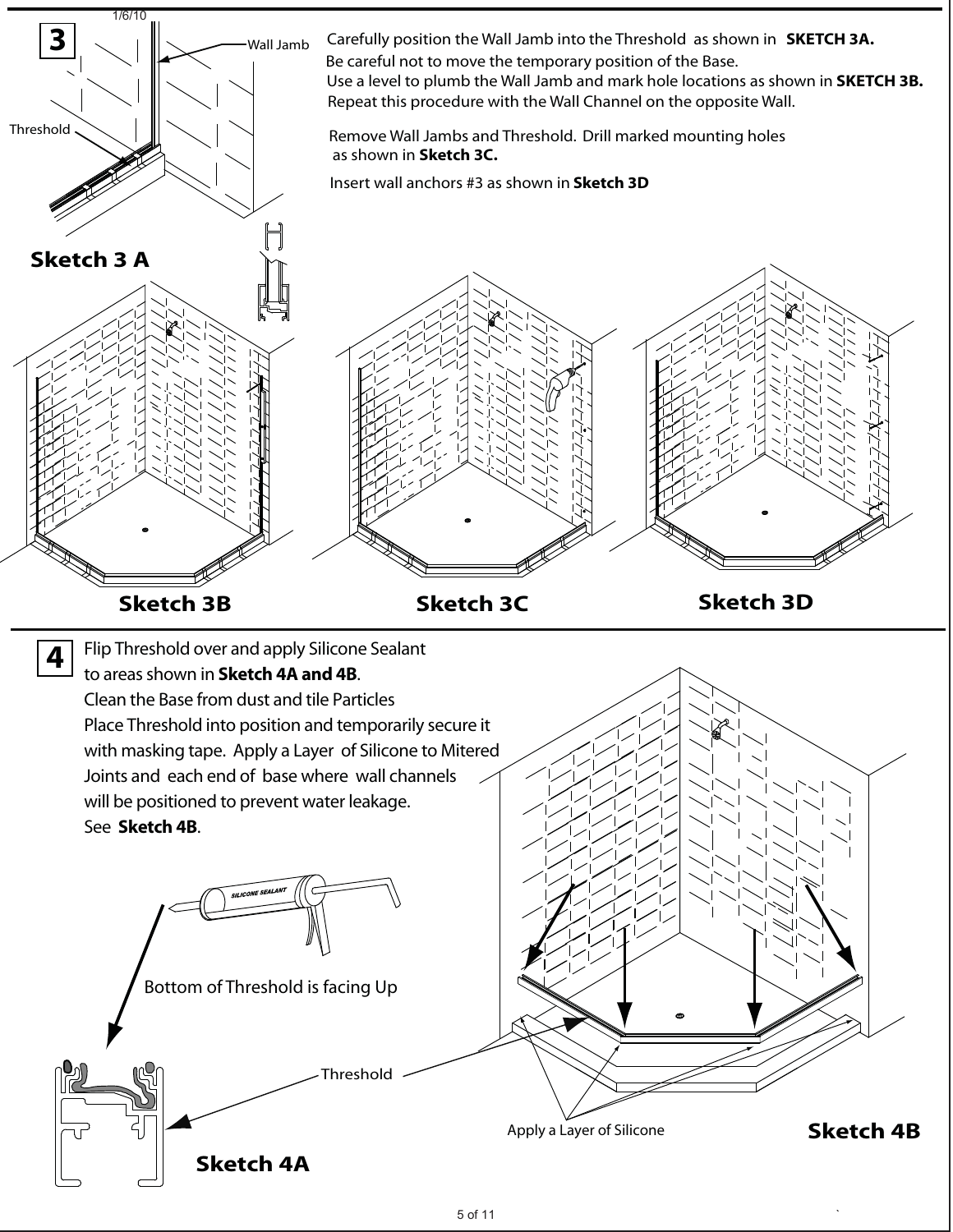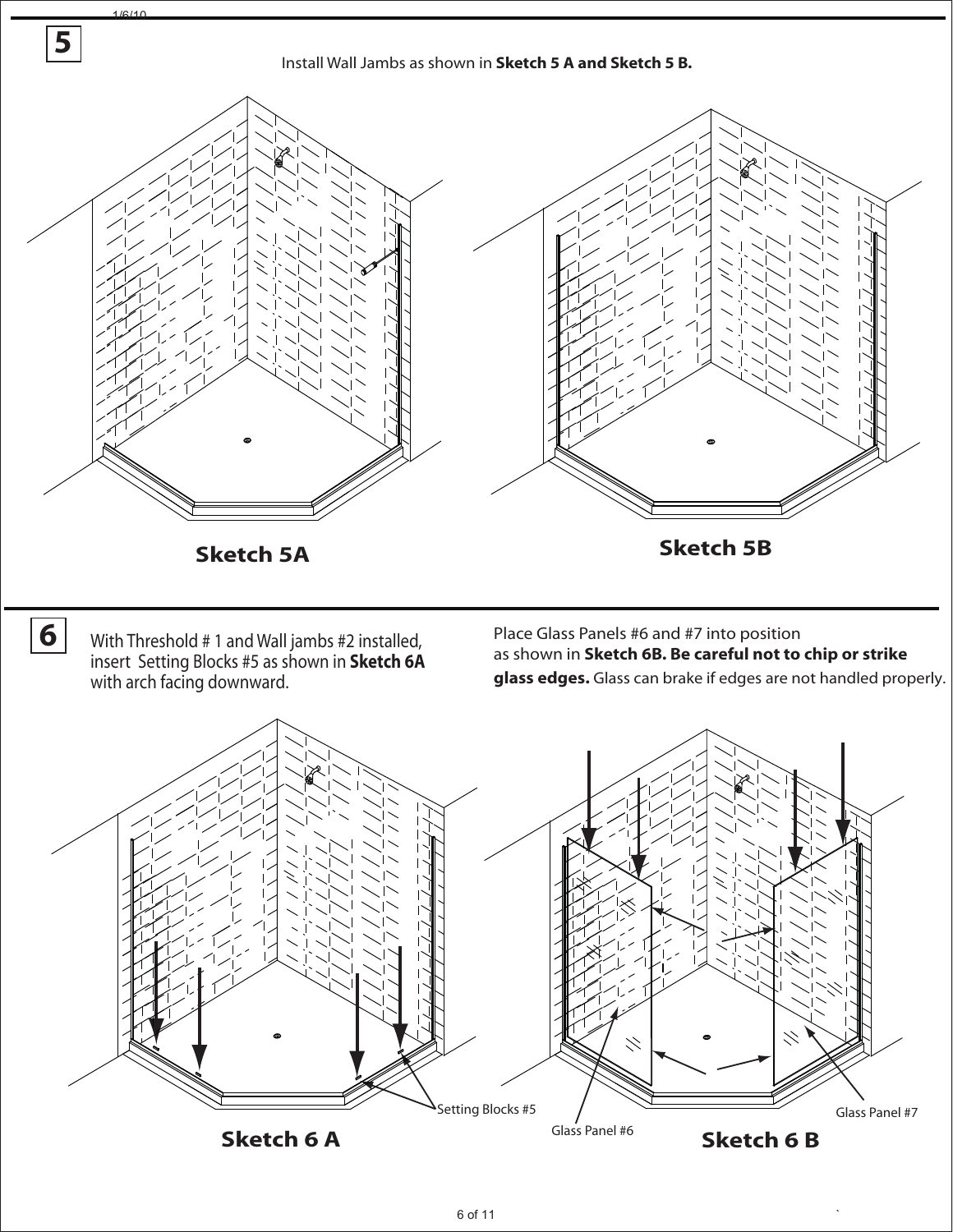1/6/10

**7**

#### Install Corner post # 7 as shown in **Sketch 7 A**



Cut (4) 1" pieces of horizontal glazing vinyl #15 and (12) 1" pieces of vertical vinyl #14

Tuck 1" cuts of vinyl into Threshold #1, Wall Jamb #2 and "H"- Post #7 to temporary secure glass panels in place. See page 8, Sketch 9 for details.

This is a temporary setup. 1" cuts must be replaced later with continuous strips of glazing vinyl.

Make sure "H" Post #7 is plumb and space between "H" post and Wall Channel #2 is same on the bottom and on top.



Cut the excess header.

Repeat this step for right side.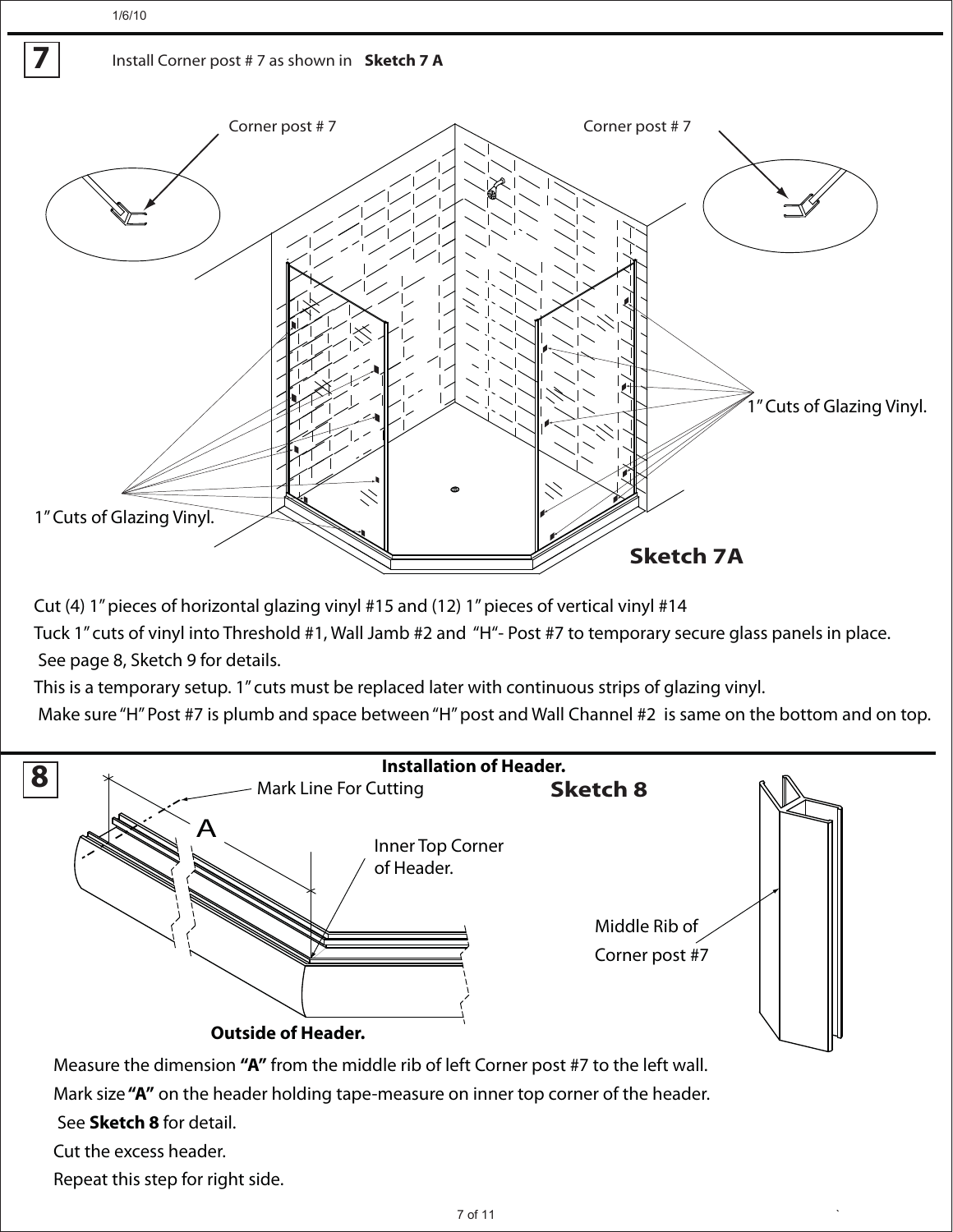

**10** Place wooden shims flat on Threshold #1. With Hinge Jamb# 16 in open position, slide Hinge Jamb #16 over Corner Post #7, close the door and set glass on wooden shims. (**Sketch 10 and 10B**). Make sure that there is sufficient space between vertical extrusions for glass to fit. Secure the door position on Corner post # 7. Slide Strike Jamb#13 over opposite Corner post #7. Adjust the width of the front opening by moving Hinge Jamb #16 and Strike Jamb #13 left and right. Make sure Door will swing freely without hitting any extrusion.

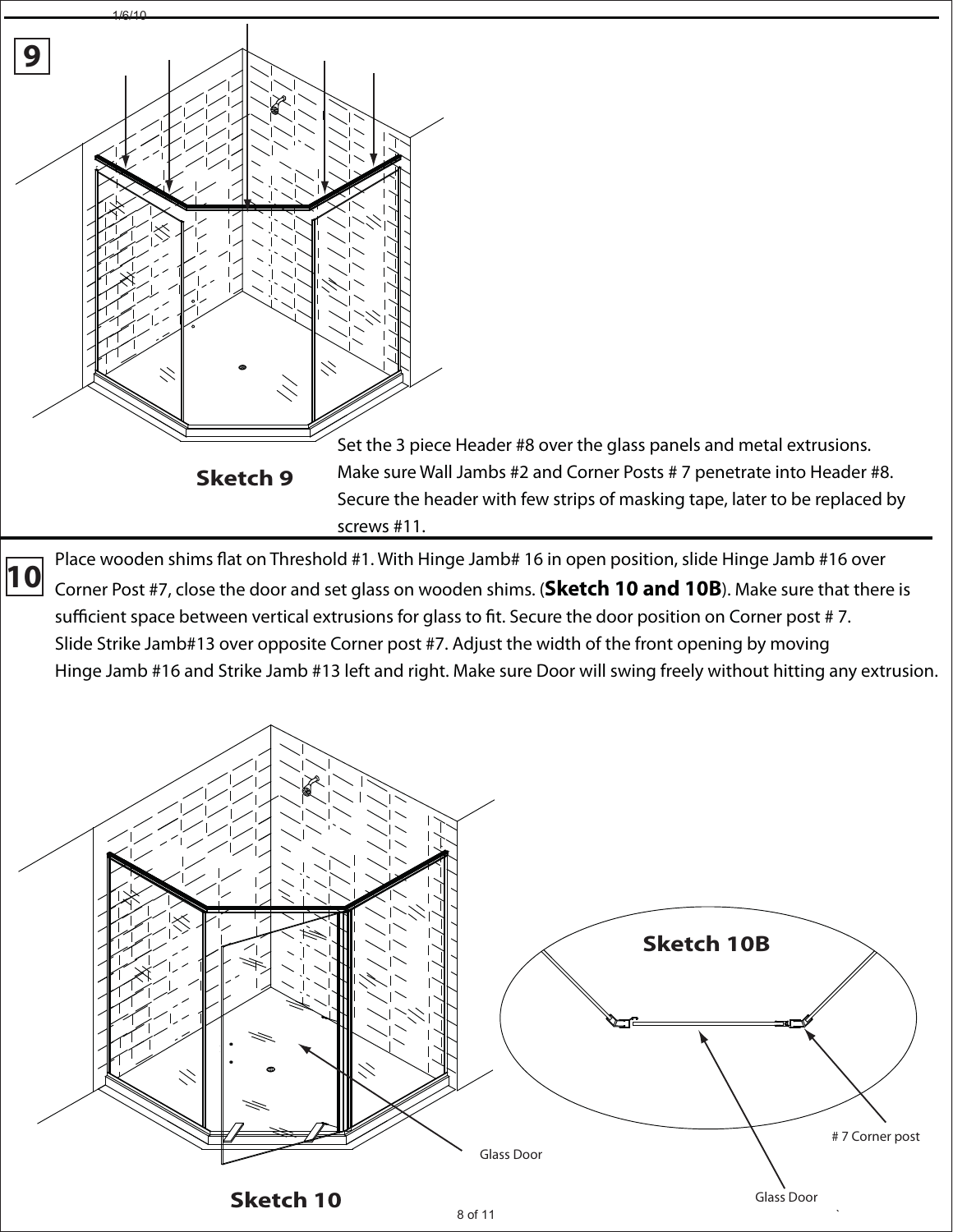

Remove Temporary 1" cuts of Glazing Vinyls. Insert Horizontal Vinyl# 15 and vertical Vinyl # 14 as shown in **Sketch 12A and 12B**.



#### **Sketch 12B**

NOTE: A light spray of Glass Cleaner on the glass will help the vinyl slide into position. Flat square block of wood can be used to tap in vinyl.



**Threshold Header** Horizontal Vinyl Glass Panel **SIDE VIEW Slide into position** Wooden Block

**Sketch 12A**

 $9 \text{ of } 11$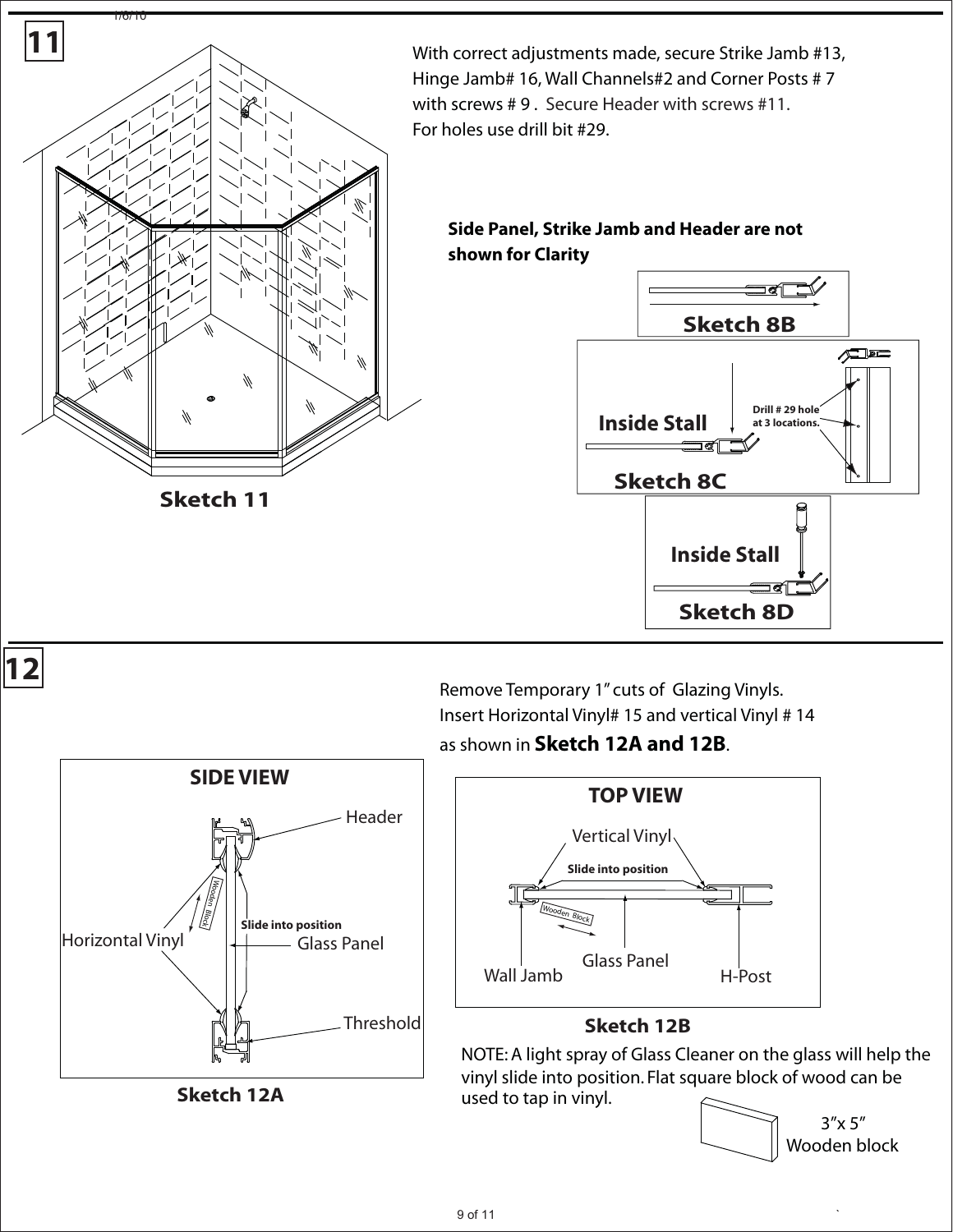

#### **Header and Threshold Inserts.**

With door glass in open position measure from Strike Jamb#13

to Hinge Jamb #16 as shown on **Sketch 14A (Size A)**.

Cut Inserts#12 to size. Insert one into Header#8 and Threshold#1.

See **Sketch14B** for details. Insert will snap into position when pushed with a slight angle.<br>**Deflector.** 



Measure from the Hinge Stile #19 to the edge of the door glass **Sketch 14A (Size B).** Cut Deflector#17 to size. Notch Deflector#17 to fit around the extrusions.

Slide Deflector #17 on the Bottom of the door as shown in **Sketch #14C**.